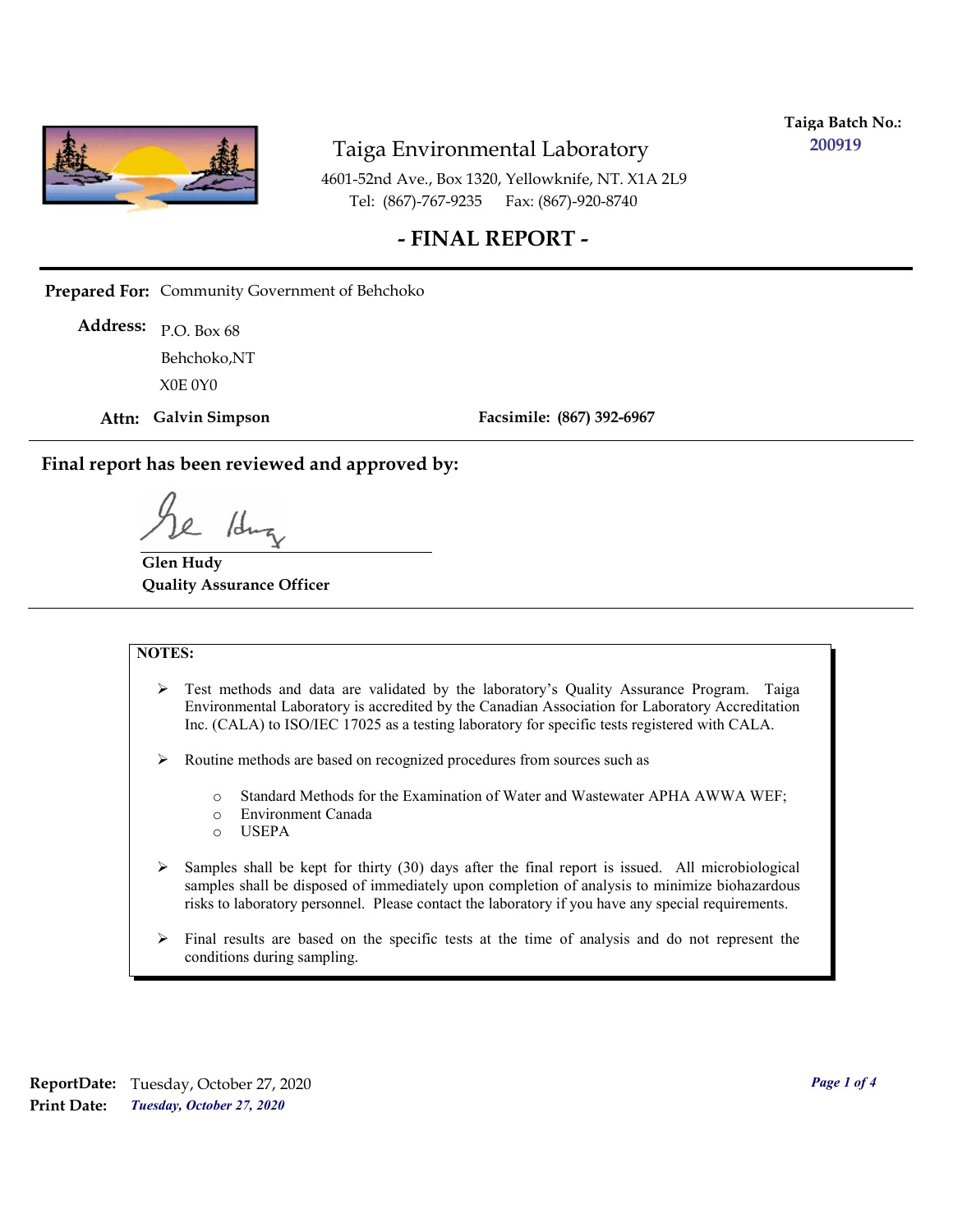

4601-52nd Ave., Box 1320, Yellowknife, NT. X1A 2L9 Tel: (867)-767-9235 Fax: (867)-920-8740

**Taiga Batch No.: 200919**

# **- CERTIFICATE OF ANALYSIS -**

#### Client Sample ID: SNP R3 Taiga Sample ID: 001

| Final                           |
|---------------------------------|
| Location: Rae Lagoon            |
| <b>Sampling Time: 12:00</b>     |
| <b>Sampling Date: 21-Oct-20</b> |
| Received Date: 21-Oct-20        |
| Sample Type: Sewage             |
| Client Project: W2014L3-0002    |
|                                 |

| <b>Test Parameter</b>         | <b>Result</b> | Detection<br>Limit | Units     | Analysis<br>Date | Analytical<br>Method* | <b>Qualifer</b> |
|-------------------------------|---------------|--------------------|-----------|------------------|-----------------------|-----------------|
| <b>Inorganics - Nutrients</b> |               |                    |           |                  |                       |                 |
| Ammonia as Nitrogen           | 3.41          | 0.005              | mg/L      | 22-Oct-20        | SM4500-NH3:G          |                 |
| Biochemical Oxygen Demand     | 6             | $\overline{2}$     | mg/L      | 21-Oct-20        | SM5210:B              |                 |
| <b>CBOD</b>                   | 4             | $\overline{2}$     | mg/L      | 21-Oct-20        | SM5210:B              |                 |
| Nitrogen, Total               | 7.13          | 0.06               | mg/L      | 24-Oct-20        | ISO/TR 11905:1997(E)  |                 |
| Phosphorous, Total            | 3.12          | 0.002              | mg/L      | 23-Oct-20        | SM4500-P:D            |                 |
| <b>Inorganics - Physicals</b> |               |                    |           |                  |                       |                 |
| pH                            | 7.51          |                    | pH units  | 22-Oct-20        | SM4500-H:B            |                 |
| Solids, Total Suspended       | 10            | 3                  | mg/L      | 23-Oct-20        | SM2540:D              |                 |
| Microbiology                  |               |                    |           |                  |                       |                 |
| Coliforms, Fecal              | $\mathbf{1}$  | 1                  | CFU/100mL | $21-Oct-20$      | SM9222:D              |                 |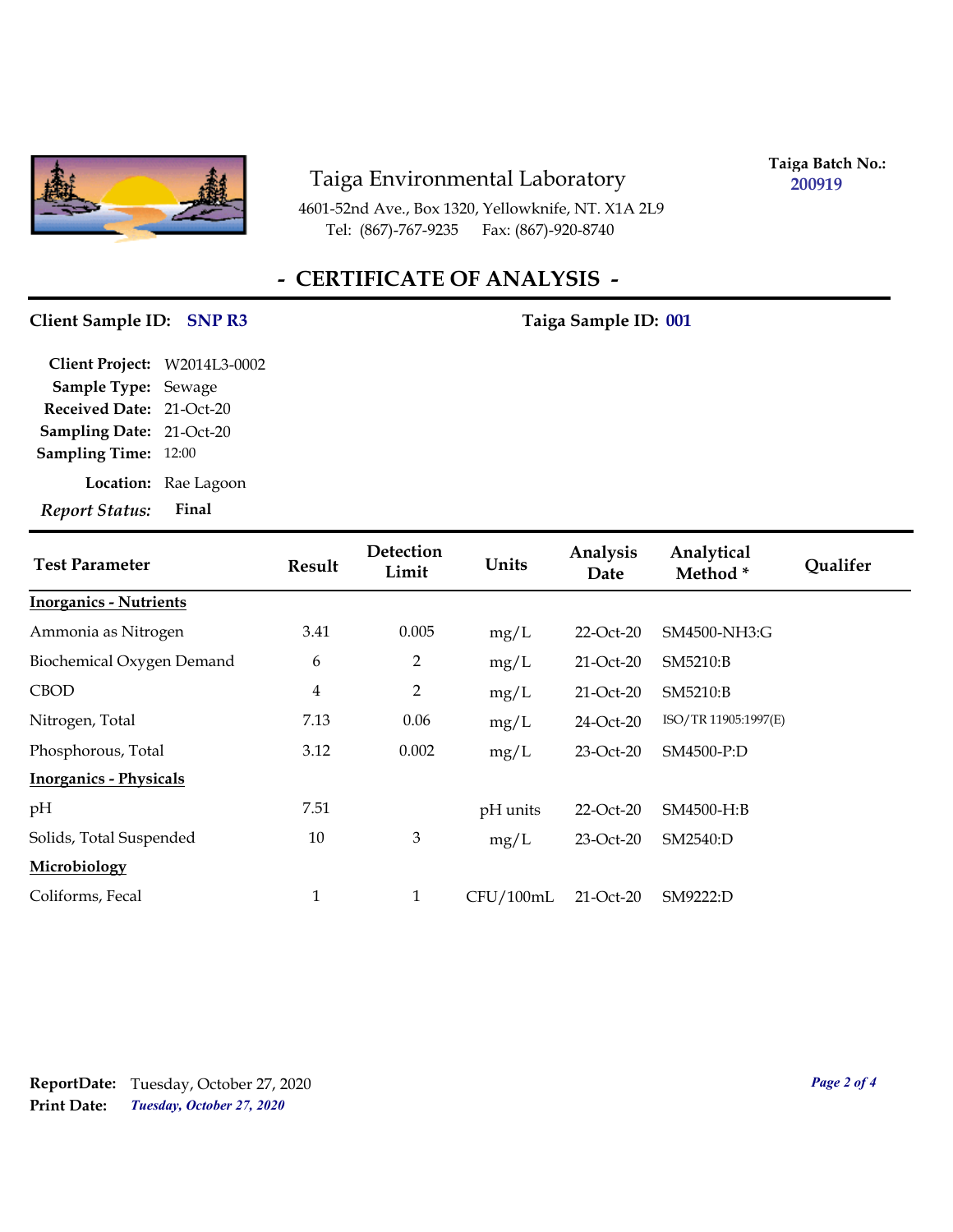

**Taiga Batch No.: 200919**

4601-52nd Ave., Box 1320, Yellowknife, NT. X1A 2L9 Tel: (867)-767-9235 Fax: (867)-920-8740

# **- CERTIFICATE OF ANALYSIS -**

#### Client Sample ID: SNP R4 Taiga Sample ID: 002

| <b>Report Status:</b>        | Final                |
|------------------------------|----------------------|
|                              | Location: Rae Lagoon |
| <b>Sampling Time: 12:00</b>  |                      |
| Sampling Date: 21-Oct-20     |                      |
| Received Date: 21-Oct-20     |                      |
| Sample Type: Sewage          |                      |
| Client Project: W2014L3-0002 |                      |

| <b>Test Parameter</b>         | <b>Result</b>  | Detection<br>Limit | Units     | Analysis<br>Date | Analytical<br>Method* | <b>Qualifer</b> |
|-------------------------------|----------------|--------------------|-----------|------------------|-----------------------|-----------------|
| <b>Inorganics - Nutrients</b> |                |                    |           |                  |                       |                 |
| Ammonia as Nitrogen           | 0.182          | 0.005              | mg/L      | $22$ -Oct- $20$  | SM4500-NH3:G          |                 |
| Biochemical Oxygen Demand     | $\mathfrak{Z}$ | $\overline{2}$     | mg/L      | $21-Oct-20$      | SM5210:B              |                 |
| <b>CBOD</b>                   | $\mathfrak{Z}$ | $\overline{2}$     | mg/L      | $21-Oct-20$      | SM5210:B              |                 |
| Nitrogen, Total               | 1.48           | 0.06               | mg/L      | 24-Oct-20        | ISO/TR 11905:1997(E)  |                 |
| Phosphorous, Total            | 0.063          | 0.002              | mg/L      | $23-Oct-20$      | SM4500-P:D            |                 |
| <b>Inorganics - Physicals</b> |                |                    |           |                  |                       |                 |
| pH                            | 6.99           |                    | pH units  | 22-Oct-20        | SM4500-H:B            |                 |
| Solids, Total Suspended       | 3<br>$\prec$   | 3                  | mg/L      | 23-Oct-20        | SM2540:D              |                 |
| Microbiology                  |                |                    |           |                  |                       |                 |
| Coliforms, Fecal              | 1<br>$\prec$   | $\mathbf{1}$       | CFU/100mL | 21-Oct-20        | SM9222:D              |                 |